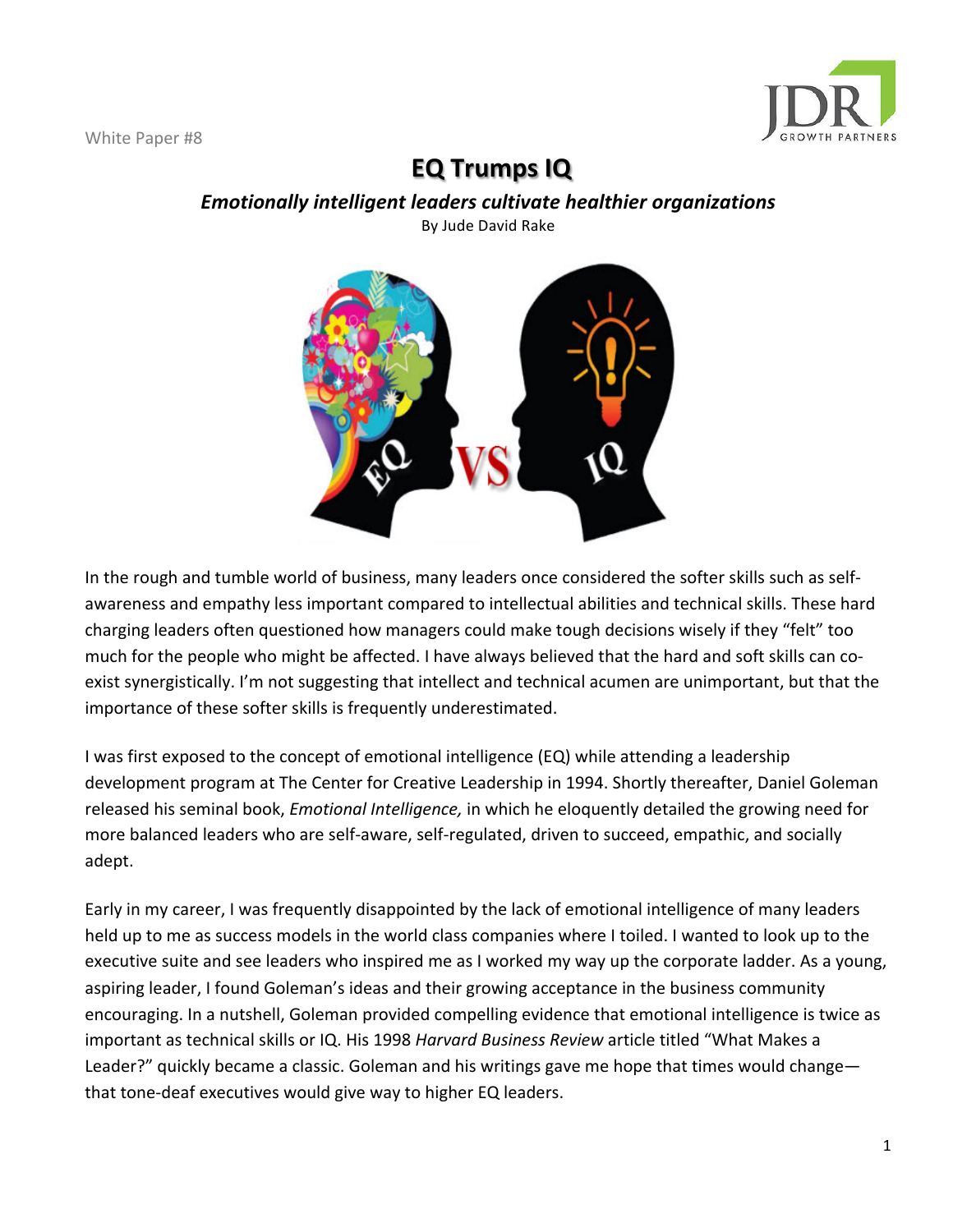



Since Goleman's first book, there has been an encouraging long-term trend toward emotional enlightenment. However, remnants of the old way of thinking and behaving persist. For example, the most intellectually gifted leader for whom I ever worked turned out to be the least emotionally intelligent person I have ever known. This business owner treated people like pawns on a corporate chessboard. He knew all the right words to say, but over time he made it clear that everyone he led was an expendable asset who existed only to serve *his* needs. When times were good, his IQ was impressive, and it was easier to overlook his social awkwardness. When times got tough, however, his ego and narcissism took over, and he intellectually bullied and berated people into the behaviors he desired. Most people avoided sharing bad news with him, and those courageous few people who dared to speak the undesirable truth were punished, often publicly. These days, leaders like this seldom survive, but, because he owns the company, he gets away with treating people poorly. As you might expect, his company consistently underperforms because top talent opts out. Because of rampant turnover, this leader has been left with yespeople who avoid contention, do what they are told, and are willing to accept working in an uninspiring workplace devoid of emotion and respect. Karma ultimately prevails.

# **Leadership Principle #7**

Emotionally intelligent leaders cultivate healthier organizations. Great leaders model empathy and see the world through the eyes of others because EQ often trumps IQ.

## **The Leader's Challenge**

It's easy to discount the softer side of leadership because the relationship of EQ to bottom line results isn't always measured or obvious. Even today there are stakeholders and Board members who think you are a wimp if you even talk about this stuff. But workforce trends and values increasingly make people who ignore EQ look like dinosaurs. The continued progression of women into leadership roles is having a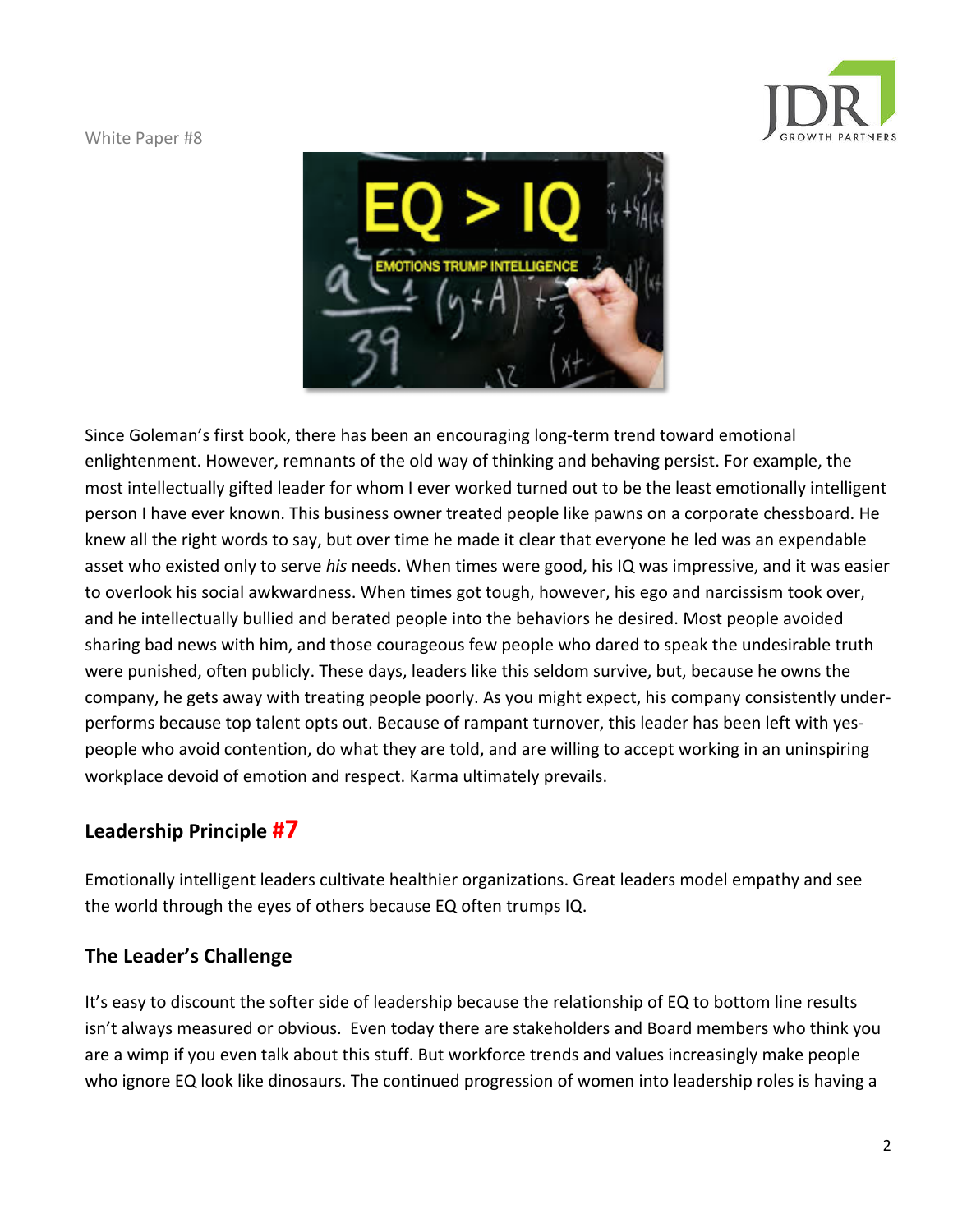

profound impact on the way we run companies, and the attitudes of the Millennial Generation are accelerating progress toward a workforce that expects more emotionally enlightened leaders.

To be clear, I'm a big fan of prioritizing bottom line results and accountability. Those companies who don't ultimately underperform. But I also believe that the way short-term results are delivered will significantly impact an organization's ability to deliver sustainable growth. Most leaders today would agree with that statement, but how many measure it? If it's not measured, the message received by the workforce is that it's not important. Increasingly, the workforce wants it to be important.

Most companies hold their people accountable for P&L and balance sheet metrics such as sales, costs, quality, profits, margins, inventory, cash flow, etc. More progressive companies find ways to integrate EQrelated measurements into their assessments because EQ skills fuel collaboration, innovation, and commitment-behaviors that ultimately drive sustained profitable growth.

The biggest challenges are getting alignment with stakeholders that emotional intelligence is important and agreeing to metrics. After that it's a matter of driving execution. I recommend building EQ metric scores into your company's performance management and rewards program because you get what you measure and reward. While about 60%-75% of employee performance assessment and compensation should be based on hard metrics and results, I recommend holding people accountable for *how* they achieve goals. You can do that by basing 25%-40% of their assessments on their performance against clearly defined behavioral expectations that you and your leadership team agree will advance your culture toward profitable growth. Your metrics should acknowledge the importance of emotional intelligence. They should also be consistent with your stated and practiced purpose and core values. I recommend a 360-degree feedback process to ensure your view of performance is holistic, not just top down. This sends a message to the organization that these skills and behaviors matter in every interaction, just as intellectual capabilities and technical skills do. In the next section I provide more insight to the specific skills and behaviors high EQ leaders consistently coach and develop in their companies to create a healthier culture that fuels sustainable growth.

### **What Matters Most**

The field of psychology teaches us that we tend to treat others and ourselves the way we were treated during our formative years, or we break the cycle. Given the vast differences in ways children are treated, we all grow up with our own unique expectations of how we want to be treated. This in part explains why we are sometimes baffled when a friend selects a mate who we see as a misfit. For example, people who were abused during their formative years sometimes seek people who treat them abusively.

The best leaders understand the vast differences of emotional needs implicitly, whether they have been taught the underlying psychology or not. These leaders invest the time and energy to get inside the heads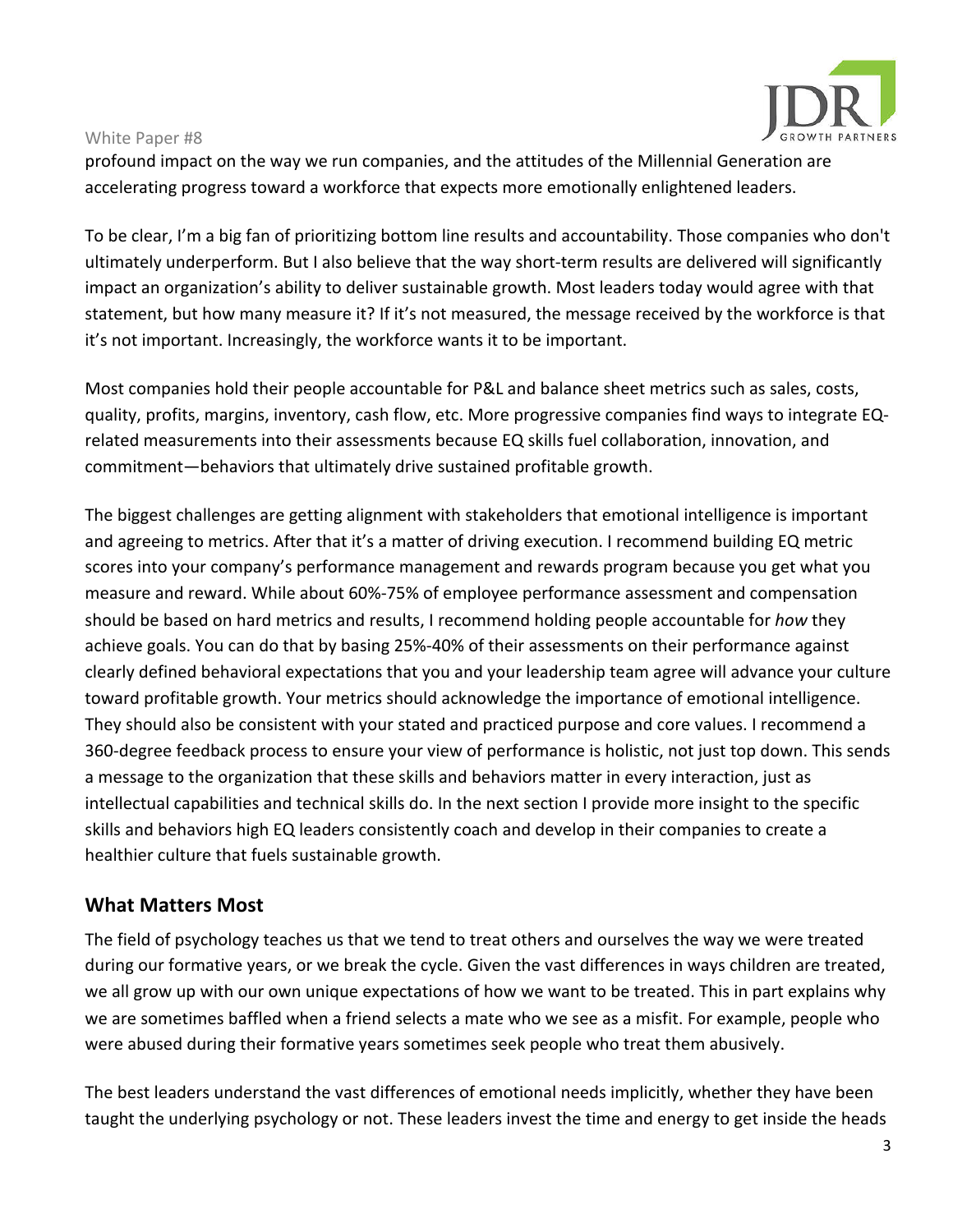

of the people they are leading. They don't just follow the golden rule and treat people the way they personally want to be treated. They work hard to understand the motivations of the people they lead, and they try to see the world through the lenses of others. While they lead with unwavering principles and drive, they are agile in their dealings with others because they understand everybody is motivated by a unique view of the world, grounded in personal, formative experience.

This does not mean that great leaders are chameleons. Most are quite steady and consistent in their beliefs and practices. But they also have a high level of self-awareness with an acute understanding of how their feelings affect themselves, other people, and their performance. Their unwavering focus on their values and priorities makes them the enemies of politics, in-fighting, and passive-aggressive behavior. They have a clear sense for where they are headed, and most importantly, why.

Great leaders are driven to put points on the board. Not just to achieve goals, but to exceed them. In emotionally intelligent leaders, this motivation is matched by contagious optimism, even in the face of adversity. They consistently raise the performance bar, and they love keeping score and teaming with others to win. They are lifelong learners, and they seek challenges that will both stretch their capacities and strengthen their skill sets. While they take personal pride in their achievements, they also exhibit admirable commitment to their teams and the people they lead.

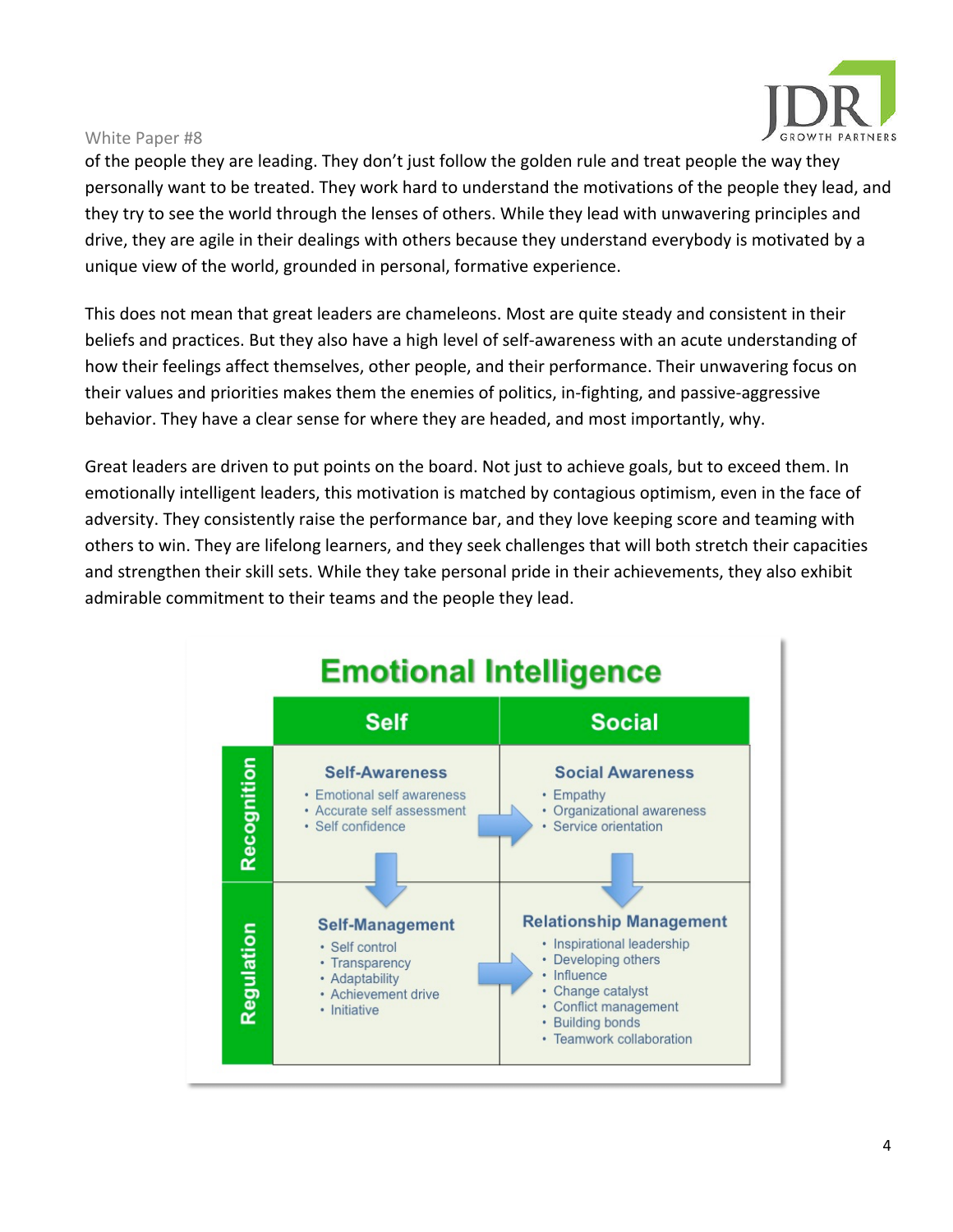

High EQ leaders foster cultures of trust and fairness, and they are capable of being vulnerable with the people they lead. They are in touch with their emotions and comfortable discussing feelings. This enables them to deal with ambiguity, change, and even crises with agility because they don't panic. These are the moments that set them apart. While others recoil toward self-preservation, high EQ leaders can suspend judgment, analyze the situation, and draw out the best thinking of teammates. Their extraordinary ability to self-regulate helps them make tough, principle-based decisions even while appreciating the feelings of others, because they avoid confusing empathy with sympathy. This self-regulation also helps them avoid impulsive temptations, sending a powerful message to their teammates that integrity matters most in their organization. Ultimately, they bring out the best in others.

Finally, high EQ leaders work diligently to build a solid foundation of relationships with stakeholders, teammates, customers, and partners. These leaders are very good at finding common ground with a broad range of people. They are persuasive and nimble communicators, adjusting their approaches based on the needs of their audience and the situation. In contentious situations, they have a keen ability to navigate win-win solutions. These leaders cultivate healthier organizations because their teammates work to emulate their collaborative and emotionally intelligent role model.

### **A Success Model**

I will be forever indebted to Mary George, the current CEO at Easton Hockey. Mary was Chairman of the Board at Recycled Paper Greetings back in 2006 when I was recruited to lead a turnaround as CEO. Mary never wavered in her support of my team and me as we navigated extraordinary challenges such as the 2008 economic crisis, the ensuing loss of some of our most profitable customers to bankruptcy, feuding stakeholders, multiple lawsuits, and two financial restructurings.

Mary shared my burning desire to win, and she showed everyone at our company that she genuinely cared about us as human beings. We were not just pawns on the workplace chessboard. We knew that she had our backs as we fought through unprecedented headwinds and prevailed. Mary was willing to roll up her sleeves and work with us when she could add unique value beyond the boardroom. For example, when we were struggling to gain distribution at a leading retailer due to persistent and questionable competitive roadblocks, she helped us connect higher into the retailer's organization to achieve more objective and rational consideration. She didn't just refer us to a contact and wish us well. Mary joined us on a critical sales call, and we ultimately landed the business. With her consistent support, we remained focused on our core values and strategic plan, and we were able to turn the business around and achieve most of our goals.

Mary showed me how to cultivate game-changing relationships. She elevated my emotional intelligence to a higher level, and she taught me how to connect better with people on their terms when my instincts